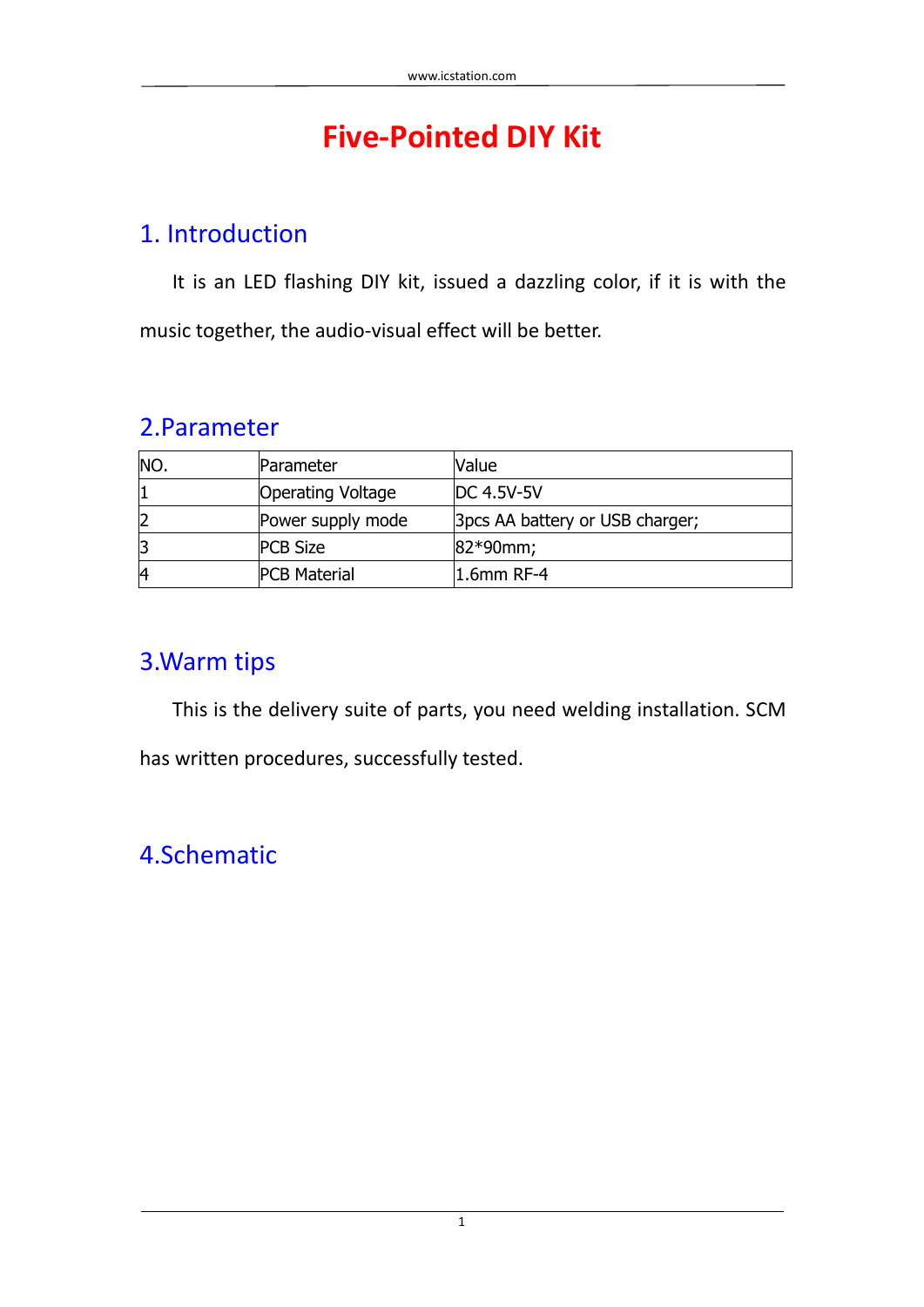

### 5.Component listing

| NO. | <b>Component Name</b> | <b>PCB Marker</b> | Parameter       | <b>QTY</b> |
|-----|-----------------------|-------------------|-----------------|------------|
|     | <b>RGB LED</b>        | $D1-D50$          | 5 <sub>mm</sub> | 50         |
| 2   | Metal Film Resistor   | $R1-R10$          | 1 <sup>K</sup>  | 10         |
| 3   | Self-Locking Switch   | SW <sub>1</sub>   |                 |            |
| 14  | <b>IC Socket</b>      | U1                | $DIP-28$        |            |
| 5   | STC15F204EA           | U1                | $DIP-28$        |            |
| 6   | Micro USB             | IP1               | <b>SMD</b>      |            |
| 7   | Male Pin              | J20               | 4P              |            |
| 8   | PCB                   |                   | 82*90mm         |            |

NOTE:Users can complete the installation by PCB silk screen and

#### component listing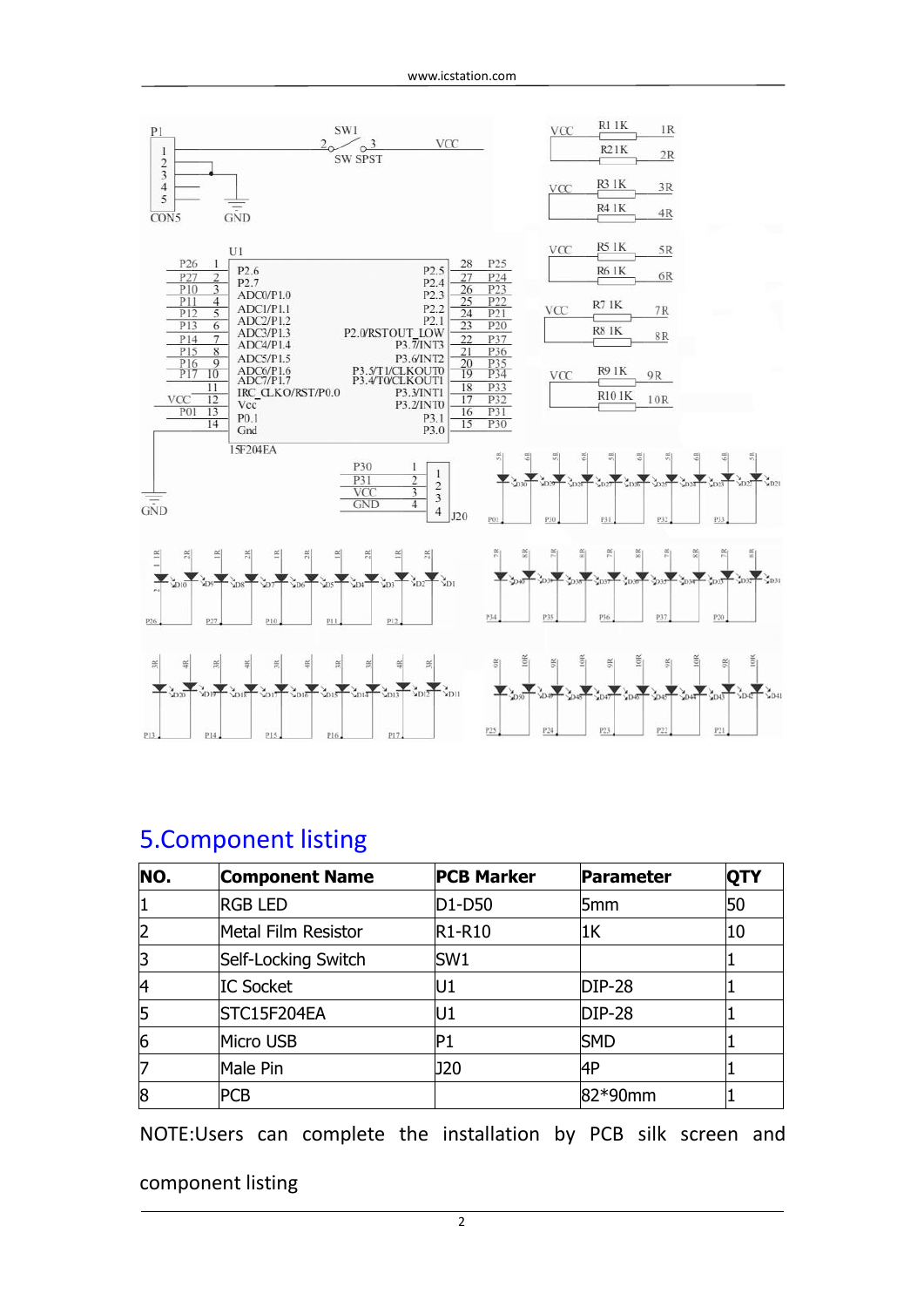# 6. Application:

### 1>.Home Furnishing decoration

- 2>.Store decoration
- 3>.Graduation design
- 4>.Practice for electronic enthusiasts
- 5>.Holiday gifts

# 7.Installation Steps



Step 1:Install 1pcs Metal Film Resistor,1pcs IC socket,1pcs USB socket.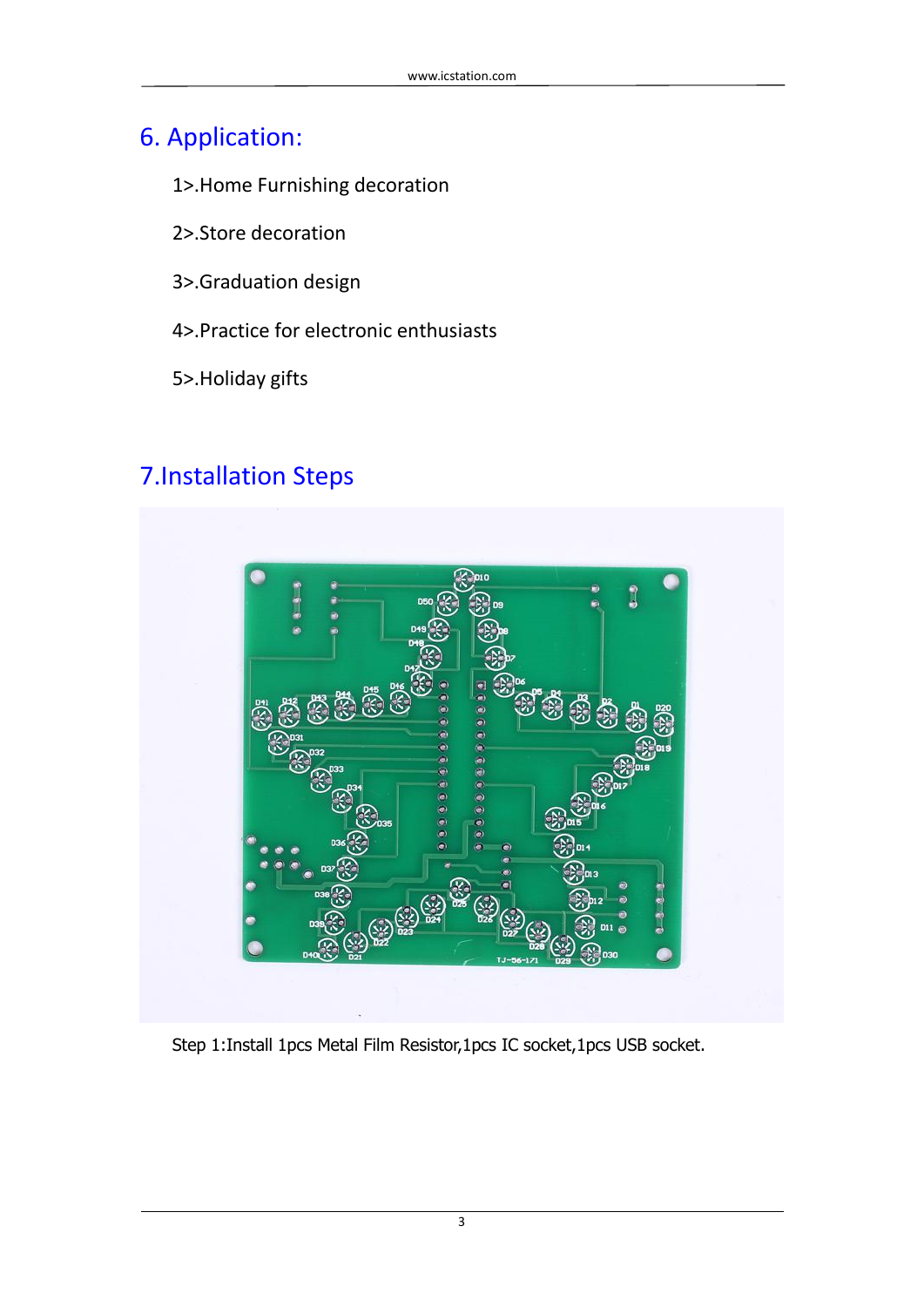

Step 2: Install 50pcs LED.Pay attention to the installation direction.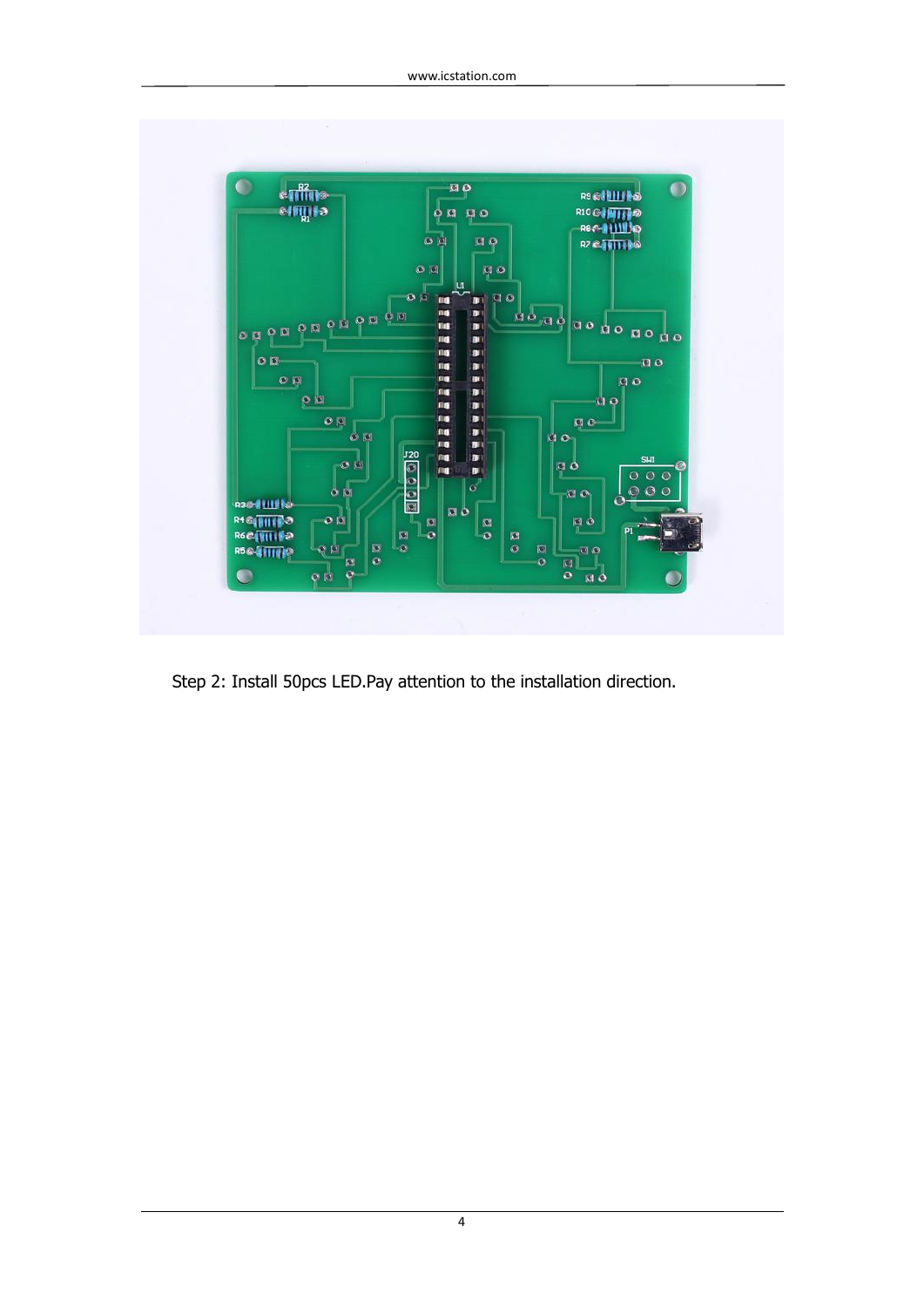

Step 3:Install 1pcs switch,1pcs 4P male pin,and then install IC.



5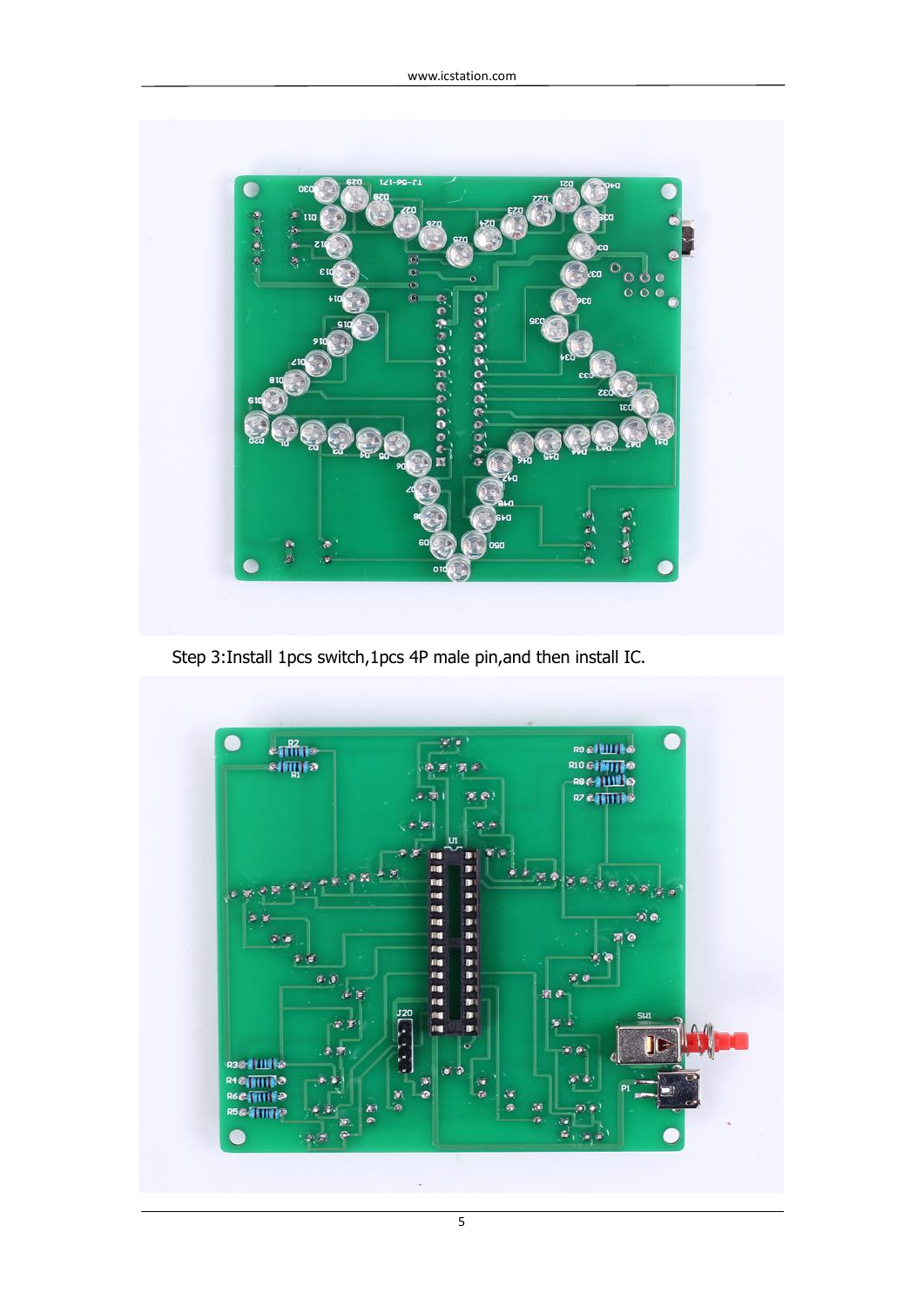# 8. Effect demonstration